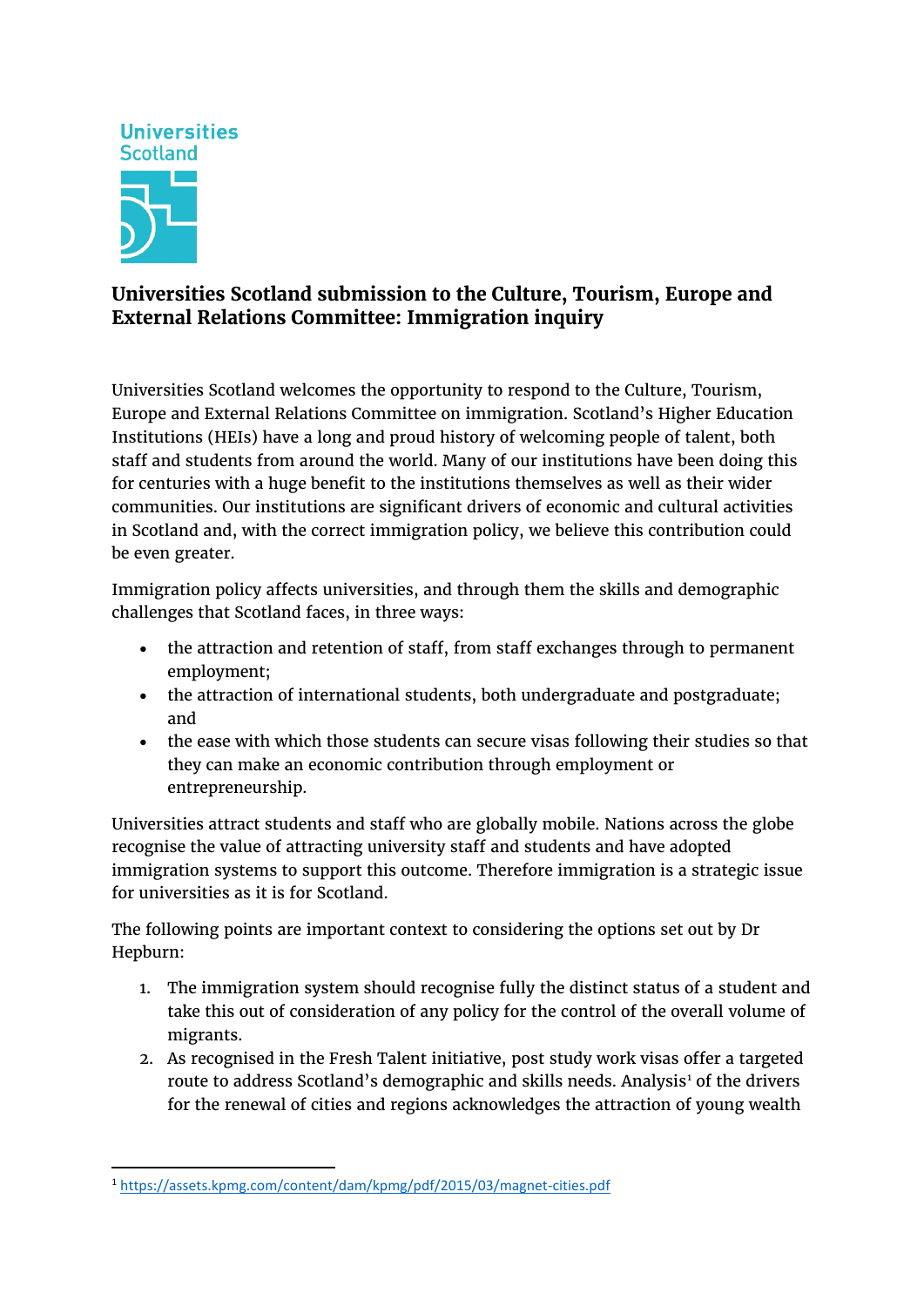creators as a key driver and that competition to attract them is fierce. Our visa system should support the attraction of those individuals, not deter them.

3. There is considerable focus currently on the 'disrupted' character of our economy. However, policy on immigration in the UK, and in some of the systems examined by Dr Hepburn, focuses on the identification of shortages in specific jobs. In a period of marked and disruptive change it is extremely challenging to predict specific skills needs in sectors and to operate a complex administrative system to be responsive to needs in a timely manner. Recognising the changing economy, and through listening to employers, contemporary graduates are equipped for a world of change. Drawing on a body of knowledge, hard and soft skills, they are equipped to adapt and to be lifelong learners. Our immigration system might usefully incorporate that need into its criteria.

Taking these observations together, alongside the capacity of study and academic links to deliver economic and social integration on the one hand and paradiplomacy and international outreach on the other, we suggest that student and graduate immigration should be a prominent element of a differentiated approach.

We offer the following comment on the options set out in Dr Hepburn's paper:

## **Migrant Integration and Reception Policies**

Universities invest significantly in attracting and supporting international students and staff. Together, the sector has launched a campaign, Scotland's Universities Welcome the World<sup>[2](#page-1-0)</sup> to celebrate the diversity and inclusivity of Scottish higher education. Every one of Scotland's HEIs has united as a group to share a message of welcome with the world.

The sector has also developed guidance for the sector in providing asylum seekers and refugees with Access to Higher Education<sup>[3](#page-1-1)</sup>.

## **International Outreach Activities in Immigration**

Under the recent Enterprise and Skills Review the sector has set out a number of ways in which universities could enhance Scotland's international outreach activities and promote Scotland's place in the world. The attraction of student and staff talent is an element of that.

As part of the enhancement of current international activities noted at para. 228 of Dr Hepburn's report, the Scottish Government could consider:

• enhancing Saltire Scholarship Scheme<sup>[4](#page-1-2)</sup> to give it stronger international prominence and prestige rivalling schemes such as Chevening. Under a

<span id="page-1-0"></span> <sup>2</sup> <http://www.universities-scotland.ac.uk/scotlands-universities-welcome-world/>

<span id="page-1-1"></span><sup>3</sup> [http://www.universities-scotland.ac.uk/wp-content/uploads/2016/11/Guidance-on-Providing-Asylum-](http://www.universities-scotland.ac.uk/wp-content/uploads/2016/11/Guidance-on-Providing-Asylum-Seekers-and-Refugees-with-Access-to-Higher-Education-Nov-2016.pdf)[Seekers-and-Refugees-with-Access-to-Higher-Education-Nov-2016.pdf](http://www.universities-scotland.ac.uk/wp-content/uploads/2016/11/Guidance-on-Providing-Asylum-Seekers-and-Refugees-with-Access-to-Higher-Education-Nov-2016.pdf)

<span id="page-1-2"></span><sup>4</sup> <http://www.scotland.org/study-in-scotland/scholarships/saltire-scholarships>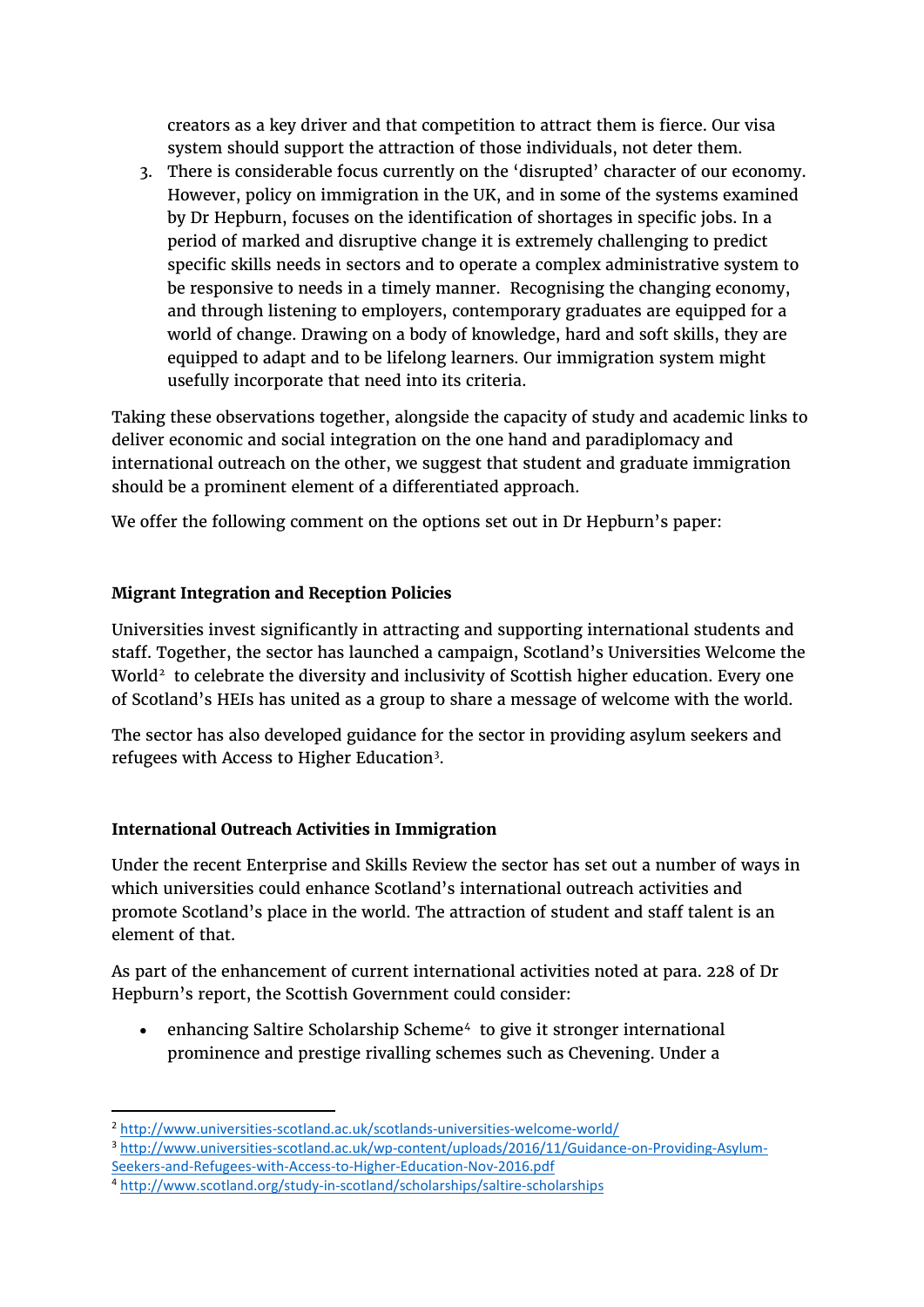differentiated system, the scheme could be linked to ease of access to / automatic issue of study and post study work visas; and

• provide parallel investment to complement the UK Rutherford Fund<sup>[5](#page-2-0)</sup> to attract researchers from across the globe.

#### **Increasing Scottish influence in UK decision-making**

There is merit in the Migration Advisory Committee seeking a stronger understanding of labour shortages and skills gaps across the whole of the UK. However, as noted above, might the MAC place greater emphasis on the value of graduate attributes more broadly in the context of a disrupted economy?

#### **Sectoral agreements**

As noted in Dr Hepburn's paper, the Fresh Talent initiative offers a model which could be built upon and there is already wide support for a Scottish post study visa at both Holyrood and Westminster.

For post study work, Dr Hepburn's paper notes that the Scottish Affairs Committee concluded that any challenges associated with the movement of those holding visas to other parts of the UK could be overcome.

We suggest that a Talent scheme might also be developed to support universities as a sector in continuing to attract staff from across the world. It should apply to academic and non-academic staff.

## **Scottish administration of work permits**

We can see merit in new administrative arrangements if they would speed up processing times. They might also complement a differentiated system.

## **Scottish Visa Sponsorship Scheme & a Scottish Immigration System**

These options are illustrated by schemes in Australia and Canada which address the same demographic and economic challenges facing Scotland. Both are also nations that have adopted policies to attract international students who have a global choice in where they wish to study.

As noted, a Visa Sponsorship scheme could support a post study work visa route. With additional scope to determine selection criteria, as is the case in the Canadian PTNP system, Scotland could choose to take a more strongly differentiated approach, for instance by giving stronger weight to general factors such as age and qualifications.

<span id="page-2-0"></span> <sup>5</sup> <https://www.gov.uk/government/news/100-million-rutherford-fund-to-attract-best-researchers-to-the-uk>